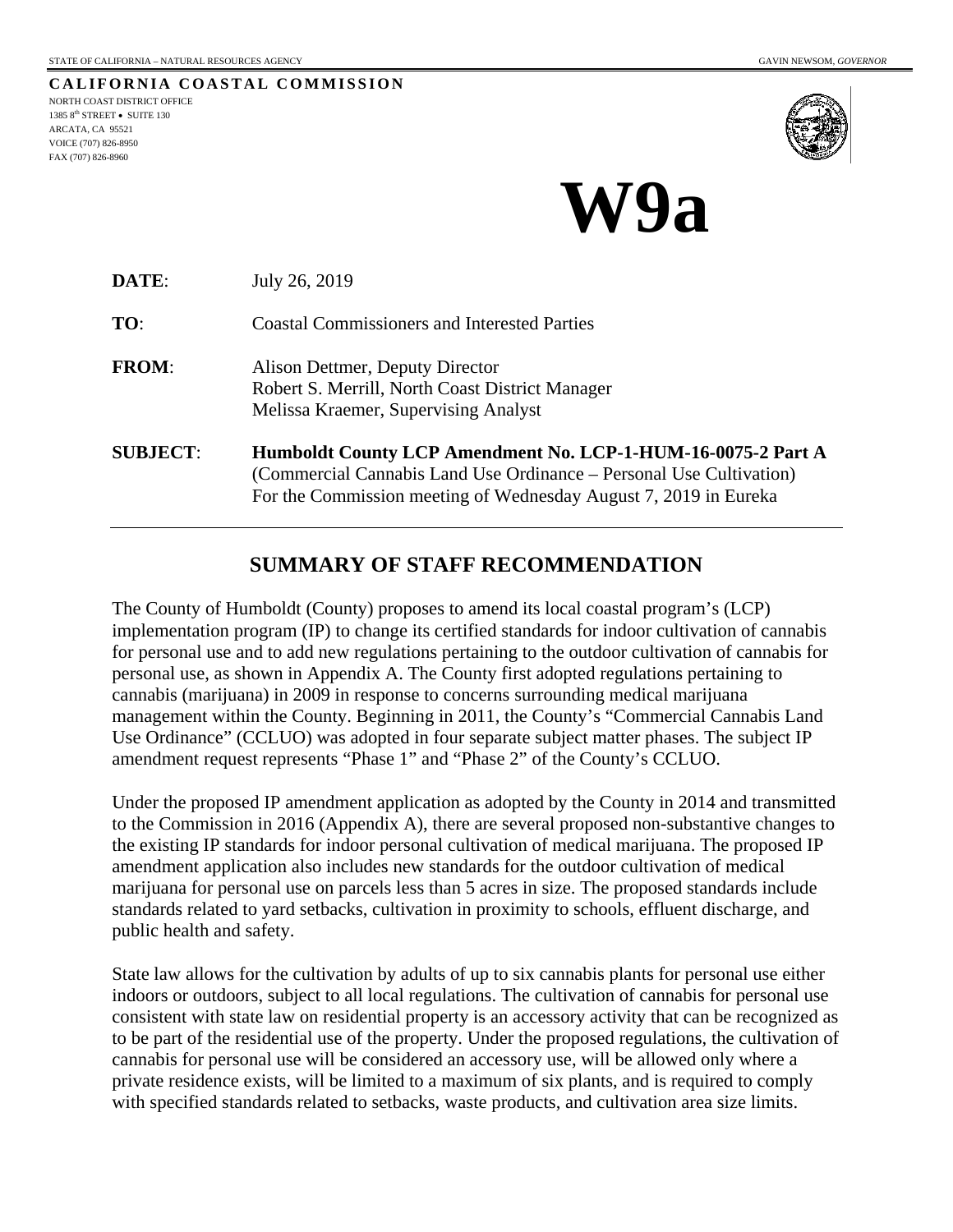Thus, the proposed IP amendment does not change the kind, location, intensity, or density of a use that has been found consistent with the certified LUP. Rather, the proposed amendment adds wording to the IP making the allowance for this accessory residential use more specific. Furthermore, due to the minimal size of cultivation area allowed under the proposed regulations, and the requirement that the personal cultivation only be allowed as an accessory use to an existing developed residential use of a property, the proposed IP amendment as submitted protects priority use lands where existing residential development may be located, consistent with the County's six LUPs.

Since the time that the County adopted and transmitted the proposed IP changes described above, (1) the state legalized cannabis for adult recreational use, and (2) the County updated regulations for commercial cannabis cultivation (Part C of the subject LCPA application, which will be effectively certified on August 7, 2019). To promote consistency with current state law as well as more recently adopted terminology, definitions, and other standards adopted by the County after 2014, County staff offered several proposed "friendly modifications" related to indoor and outdoor cultivation for personal use on February 28, 2019 (Appendix B). The proposed friendly modifications offered by County staff would (1) delete outdated code references; (2) update terminology; (3) make the regulations applicable to both medical and recreational cannabis use; (4) allow personal cultivation only as an accessory use to an existing developed use on a property; (5) conform the regulations to state law by specifying the maximum number of cannabis plants that may be cultivated for personal use (i.e., six); (6) delete references to minimum or maximum parcel sizes where personal cultivation may occur; and (7) simplify the enforcement provisions. At the County staff's request, staff recommends that the Commission incorporate the County staff's proposed "friendly modifications" as **Suggested Modification 1** with additional minor changes recommended by Commission staff to reduce redundancy and promote clarity and internal IP consistency. Appendix C displays the totality of the Commission's suggested modifications.

### **The appropriate motions and resolutions to adopt the staff recommendation are on page 5.**

## **DEADLINE FOR COMMISSION ACTION**

On December 30, 2016, Humboldt County transmitted its Commercial Cannabis Land Use Ordinance to the Commission under Implementation Program (IP) Amendment Application No. LCP-1-HUM-16-0075-2. This IP amendment application consists of three parts: (1) Part A amends existing regulations related to indoor cultivation for personal use and adds specific regulations for outdoor cultivation for personal use; (2) Part B adds specific regulations governing facilities involved in retail distribution of cannabis; and (3) Part C adds new regulations for commercial activities associated with cultivation, processing, manufacturing, and wholesale distribution of cannabis. On December 21, 2018, Commission staff determined all three parts of the proposed LCP amendment to be complete. At the February 8, 2019 hearing, the Commission granted a six-month time extension to act on all three parts of the subject amendment pursuant to Coastal Act section 30517. At the Coastal Commission meeting of May 9, 2019 in Oxnard, the Commission certified Part C of the proposed application with suggested modifications. The deadline for Commission action on the remaining two parts of the proposed IP amendment application, including Part A, the subject of this staff recommendation, is August 19, 2019.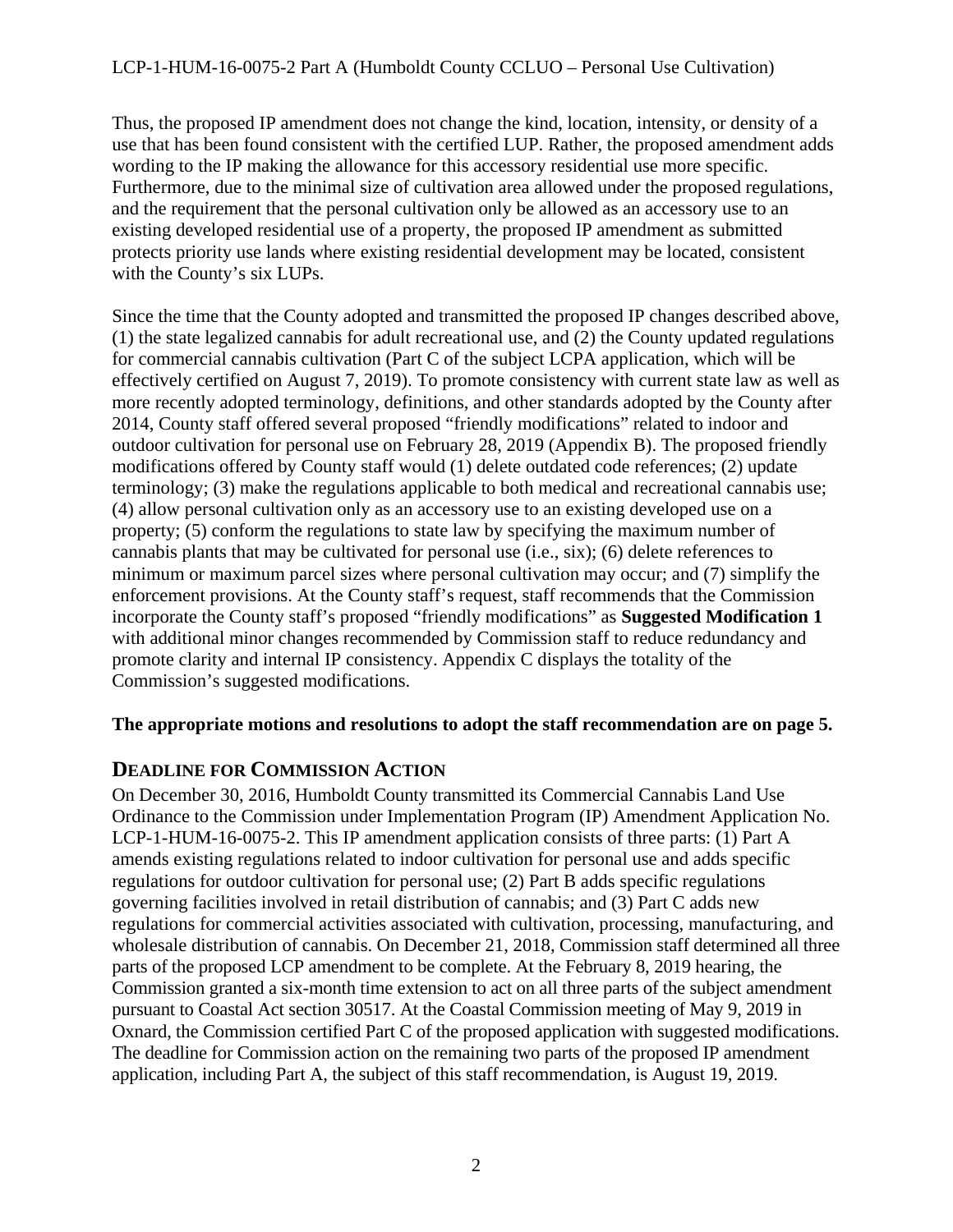# **ADDITIONAL INFORMATION**

For further information, please contact Melissa Kraemer at the Commission's North Coast District Office in Arcata at (707) 826-8950. The proposed amendment is available for review at the Arcata office upon request.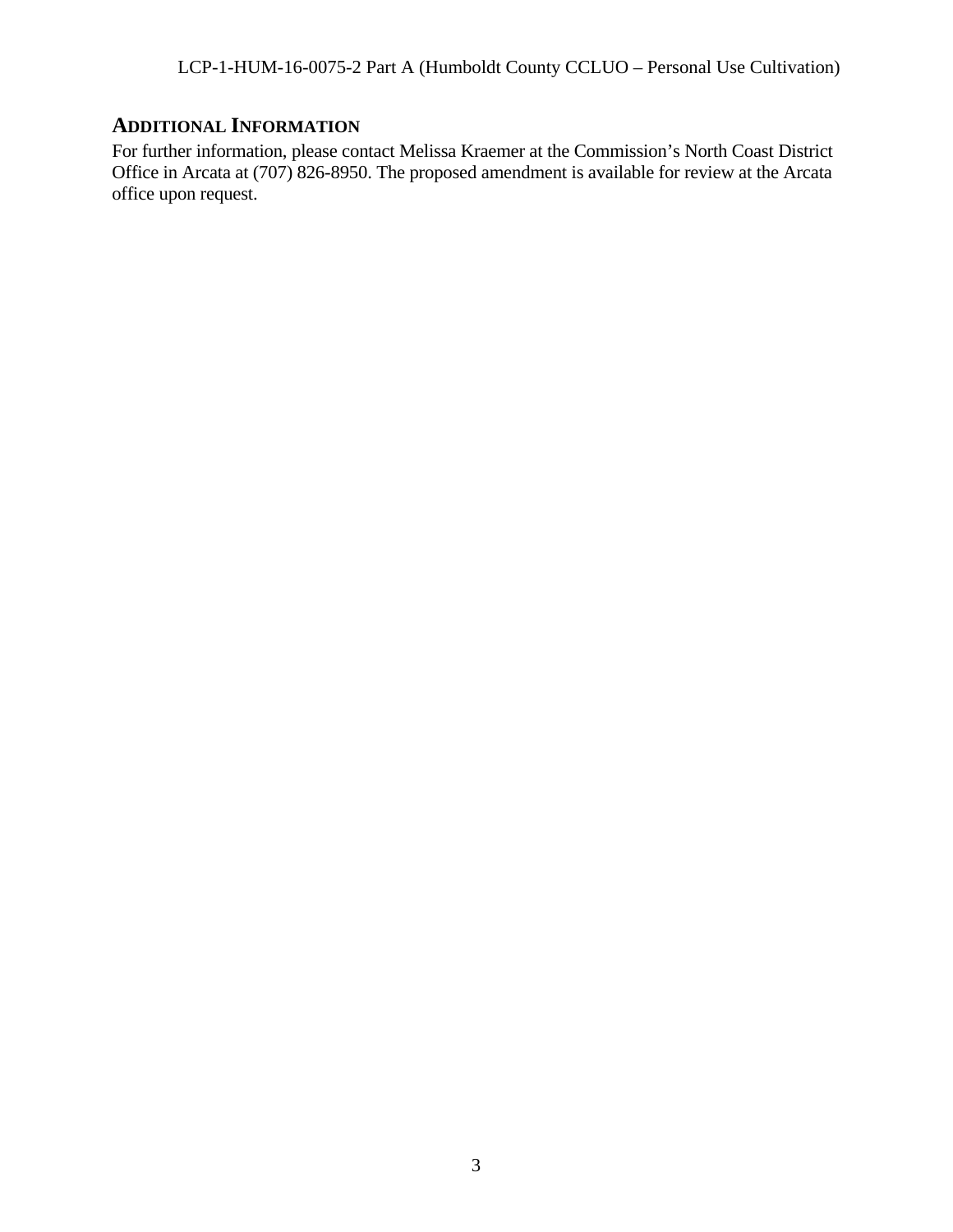# **TABLE OF CONTENTS**

| П. |                                                                  |  |
|----|------------------------------------------------------------------|--|
|    |                                                                  |  |
|    |                                                                  |  |
|    |                                                                  |  |
|    | D. PROCEDURAL REQUIREMENTS <b>Example 2</b> and 2                |  |
|    |                                                                  |  |
|    |                                                                  |  |
|    |                                                                  |  |
|    |                                                                  |  |
|    | 2. COUNTY REGULATION OF CANNABIS AND TIMELINE OF SUBMITTAL 11    |  |
|    | <b>B.</b> ENVIRONMENTAL SETTING <b>CONSERVERTY B. EXECUTE 23</b> |  |
|    |                                                                  |  |
|    |                                                                  |  |

# **APPENDICES**

| Appendix A: County Adopted Amendment |  |  |
|--------------------------------------|--|--|
|                                      |  |  |

- Appendix B: [County Staff Proposed "Friendly"](https://documents.coastal.ca.gov/reports/2019/8/W9a/W9a-8-2019-appendix.pdf) Modifications Transmitted 2/28/19
- Appendix C: [Commission Suggested Modifications \(all modifications\)](https://documents.coastal.ca.gov/reports/2019/8/W9a/W9a-8-2019-appendix.pdf)
- Appendix D: [Summary of Tribal Consultation Outreach](https://documents.coastal.ca.gov/reports/2019/8/W9a/W9a-8-2019-appendix.pdf)
- Appendix E: [Summary of Local Regulation of Cannabis](https://documents.coastal.ca.gov/reports/2019/8/W9a/W9a-8-2019-appendix.pdf)
- Appendix F: [Substantive file documents](https://documents.coastal.ca.gov/reports/2019/8/W9a/W9a-8-2019-appendix.pdf)

# **EXHIBITS**

Exhibit 1 – [Humboldt County LUP Areas](https://documents.coastal.ca.gov/reports/2019/8/W9a/W9a-8-2019-exhibits.pdf)

Exhibit 2 – Resolutions [of Adoption/Transmittal](https://documents.coastal.ca.gov/reports/2019/8/W9a/W9a-8-2019-exhibits.pdf)

Exhibit 3 – [Adopted Ordinance](https://documents.coastal.ca.gov/reports/2019/8/W9a/W9a-8-2019-exhibits.pdf) No. 2523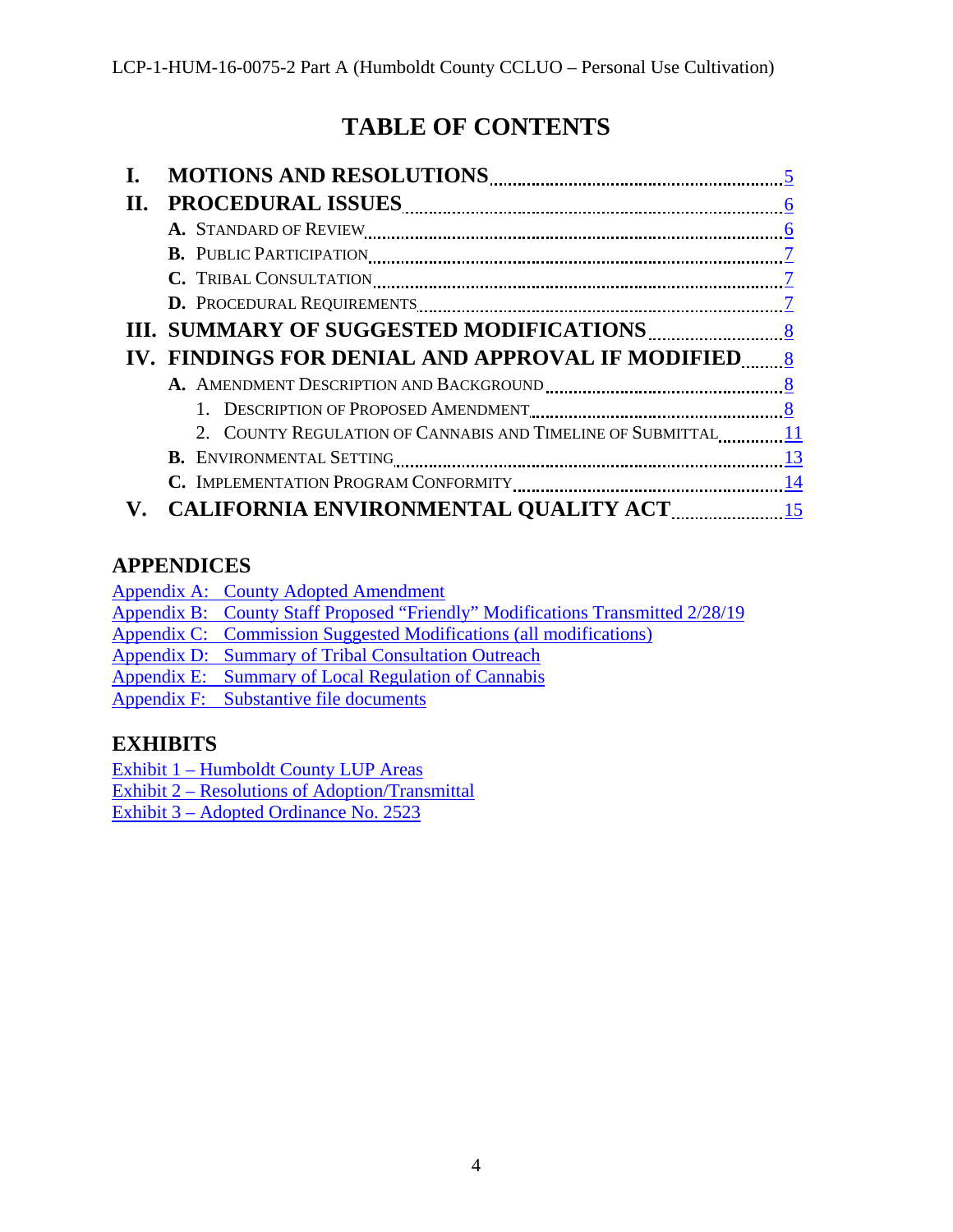# <span id="page-4-0"></span>**I. MOTIONS, RECOMMENDATIONS, AND RESOLUTIONS**

# **A. DENIAL OF IP AMENDMENT NO. "LCP-1-HUM-16-0075-2 PART A" AS SUBMITTED**

Motion 1:

*I move that the Commission reject Implementation Program Amendment No. LCP-1-HUM-16-0075-2 Part A as submitted by the County of Humboldt.*

Staff recommends a **YES** vote. Passage of this motion will result in rejection of the implementation program amendment as submitted and adoption of the following resolution and findings. The motion passes only by an affirmative vote of a majority of the Commissioners present.

Resolution 1 to Deny the IP Amendment as submitted:

The Commission hereby denies certification of Implementation Program Amendment No. LCP-1-HUM-16-0075-2 Part A as submitted for the County of Humboldt on grounds that the implementation program amendment as submitted does not conform with, and is inadequate to carry out the provisions of the certified land use plan. Certification of the implementation program amendment would not meet the requirements of the California Environmental Quality Act as there are feasible alternatives and mitigation measures that would substantially lessen the significant adverse impacts on the environment that will result from certification of the implementation program amendment as submitted.

# **B. CERTIFICATION OF IP AMENDMENT NO. "LCP-1-HUM-16-0075-2 PART A" WITH SUGGESTED MODIFICATIONS**

Motion 2:

*I move that the Commission certify Implementation Program Amendment No. LCP-1-HUM-16-0075-2 Part A for the County of Humboldt if it is modified as suggested in this staff report.*

Staff recommends a **YES** vote. Passage of this motion will result in certification of the implementation program amendment with suggested modifications and the adoption of the following resolution and findings. The motion passes only by an affirmative vote of a majority of the Commissioners present.

Resolution 2 to Certify the IP Amendment with Suggested Modifications:

The Commission hereby certifies the Implementation Program Amendment No. LCP-1-HUM-16-0075-2 Part A for the County of Humboldt if modified as suggested on grounds that the implementation program, as amended, conforms with and is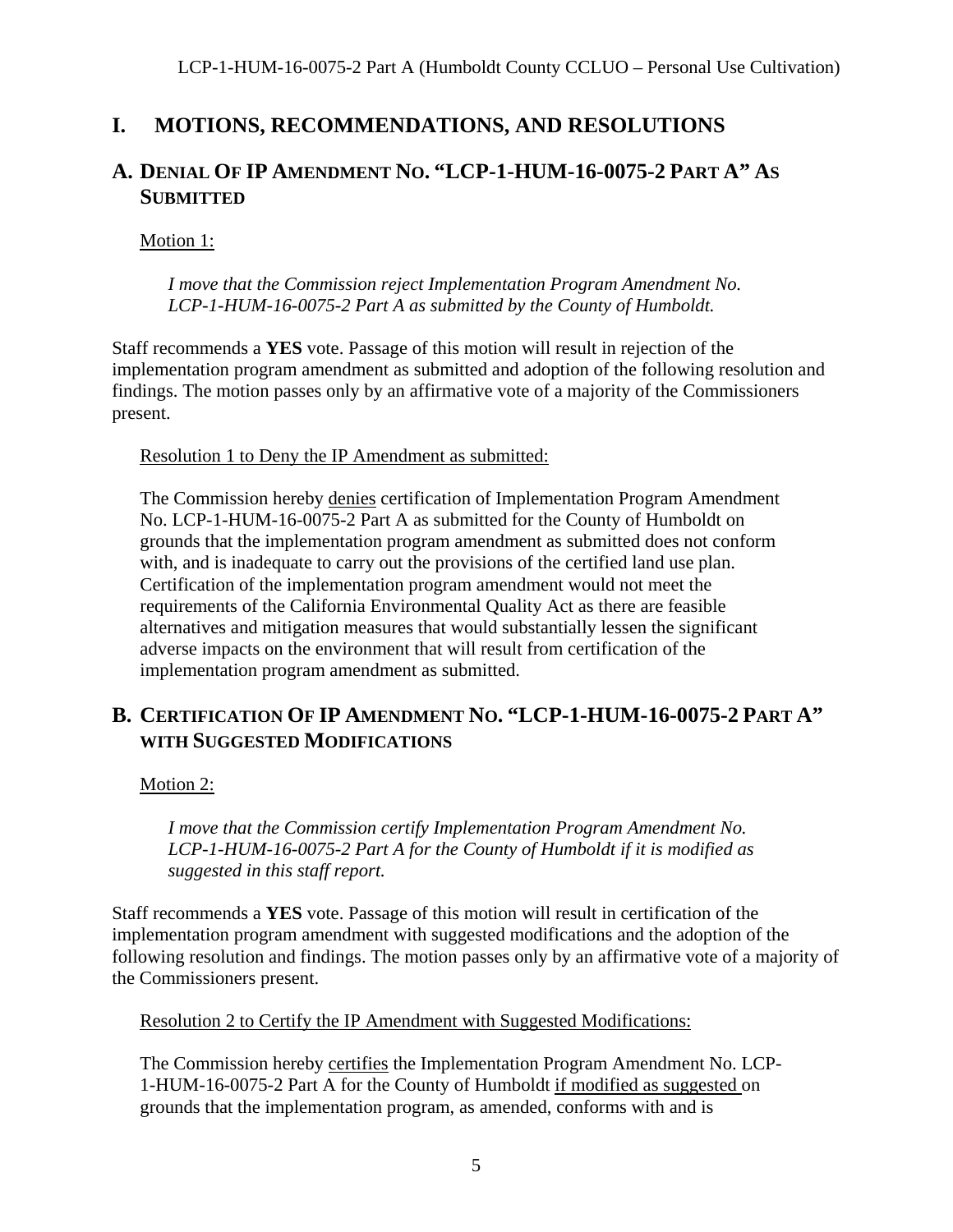adequate to carry out the provisions of the certified land use plan. Certification of the implementation program amendment will comply with the California Environmental Quality Act, because either 1) feasible mitigation measures and/or alternatives have been incorporated to substantially lessen any significant adverse effects of the implementation program amendment on the environment, or 2) there are no further feasible alternatives and mitigation measures that would substantially lessen any significant adverse impacts on the environment.

# <span id="page-5-0"></span>**II. PROCEDURAL ISSUES**

## <span id="page-5-1"></span>**A. STANDARD OF REVIEW**

Section 30513 of the Coastal Act addresses certification of the Implementation Program (IP) portion of a local coastal program (LCP) in part as follows:

*The local government shall submit to the Commission the zoning ordinances, zoning district maps, and, where necessary, other implementing actions that are required pursuant to this chapter…*

*…The Commission may only reject ordinances, zoning district maps, or other implementing action on the grounds that they do not conform with, or are inadequate to carry out, the provisions of the certified land use plan. If the Commission rejects the zoning ordinances, zoning district maps, or other implementing actions, it shall give written notice of the rejection, specifying the provisions of the land use plan with which the rejected zoning ordinances do not conform, or which it finds will not be adequately carried out, together with its reasons for the action taken.* 

*The Commission may suggest modifications in the rejected zoning ordinances, zoning district maps, or other implementing actions…*

Section 30514 of the Coastal Act addresses LCP amendments in part as follows:

- *(a) A certified local coastal program and all local implementing ordinances, regulations, and other actions may be amended by the appropriate local government, but no such amendment shall take effect until it has been certified by the commission.*
- *(b) Any proposed amendments to a certified local coastal program shall be submitted to, and processed by, the commission in accordance with the applicable procedures and time limits specified in Sections 30512 and 30513…*

The standard of review for the proposed amendment to the IP portion of the County of Humboldt certified LCP (in this case, changes to Coastal Zoning Regulations, Chapter 3) is whether the IP as amended conforms with and is adequate to carry out the provisions of the six Local Coastal Area Plans in the land use plan (LUP) portion of the County's LCP. The County has six different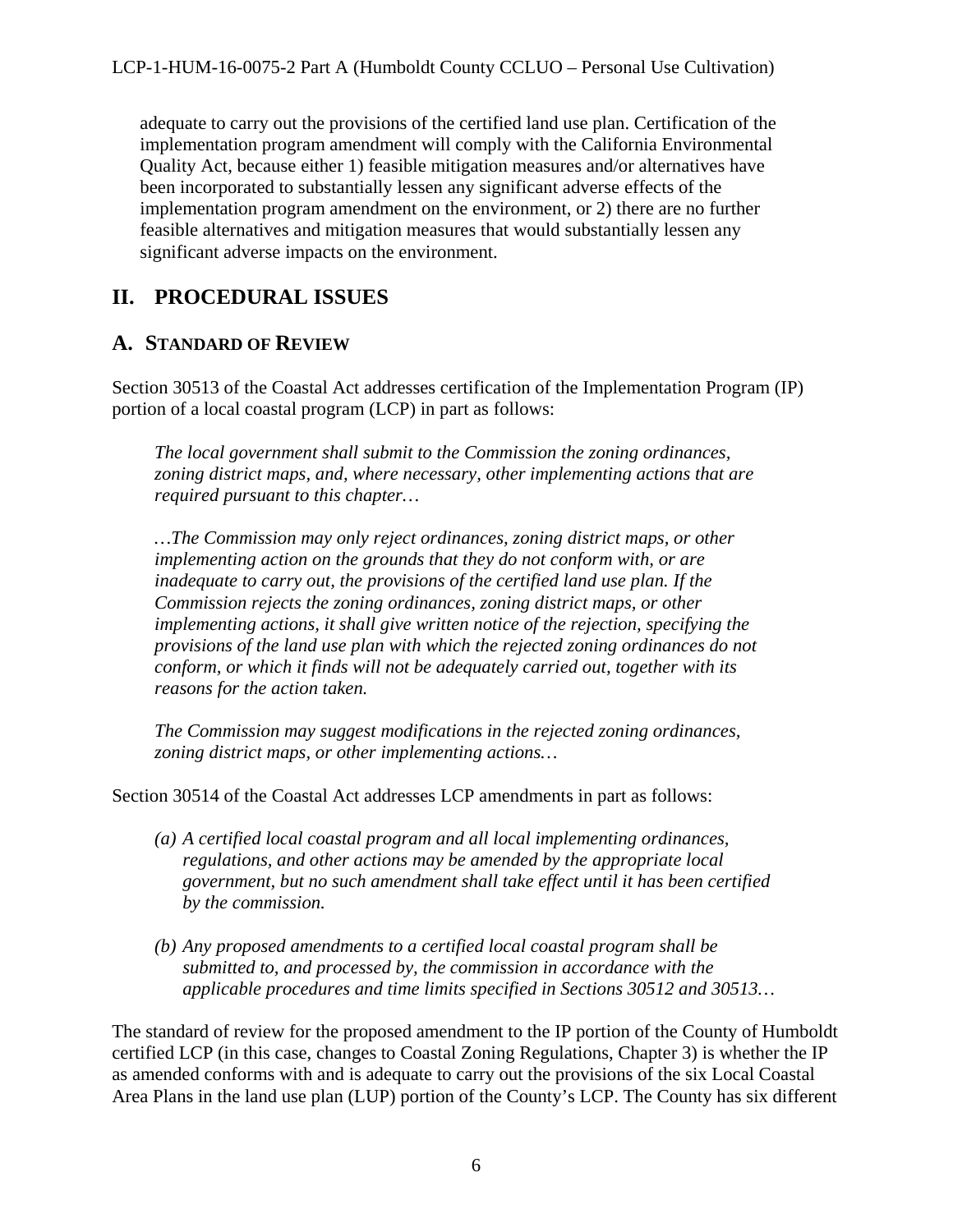certified LUPs (from north to south): (1) North Coast Area Plan; (2) Trinidad Area Plan; (3) McKinleyville Area Plan; (4) Humboldt Bay Area Plan; (5) Eel River Area Plan; and (6) South Coast Area Plan. Maps of the six LUP planning areas are included as Exhibit 1.

# <span id="page-6-0"></span>**B. PUBLIC PARTICIPATION**

Section 30503 of the Coastal Act requires public input in the preparation, approval, certification and amendment of any LCP. The County Planning Commission conducted nine public hearings on the development of the LCP amendment (in conjunction with the development of the inland cannabis ordinance), including on 1/6/11, 2/3/11, 5/12/11, 8/18/11, 3/16/14, 4/3/14, 5/1/14, 6/6/14, 6/19/14. The County Board of Supervisors held seven public hearings, including on 11/15/11, 12/13/11, 3/5/13, 5/7/13, 10/22/13, 7/5/14, and 10/28/14. In addition, four public community meetings arranged by County staff to solicit feedback on the proposed ordinance were held in April of 2013 in Garberville, Willow Creek, Petrolia, and McKinleyville. All public hearings were noticed to the public consistent with Sections 13551 and 13552 of Title 14 of the California Code of Regulations. Notice of the Coastal Commission hearing for this LCP amendment has been distributed to all known interested parties.

# <span id="page-6-1"></span>**C. TRIBAL CONSULTATION**

During the process of reviewing the IP amendment application and developing this recommendation, Commission staff reached out via email to representatives from Native American Tribes and affiliated contact groups understood to have current and/or historic connections to the project area. Appendix D includes a summary of the tribes/groups who were contacted by Commission staff, the initial date(s) of contact, and the date(s) of initial reply from tribes/groups.

In addition, an in-person joint tribal meeting between various tribes and Coastal Commission staff was held on 3/28/19 in Eureka. The meeting was attended by tribal representatives from the Yurok, Wiyot, and Hoopa Valley Tribes, and the County Director of Planning and Building also was present. At the meeting, Commission staff presented an overview of the Commission's LCP amendment application review process, the County's proposal including the provisions providing specific protections for tribal cultural resources, the Commission's recently adopted tribal consultation policy, and background on existing LCP resource protection policies. Commission and County staff answered questions, and there was discussion of the proposed amendment and issues of concern to the tribes. The tribal representatives expressed no issues of concern regarding Part A of the application.

# <span id="page-6-2"></span>**D. PROCEDURAL REQUIREMENTS**

Pursuant to section 13551(b) of Title 14 of the California Code of Regulations, the County resolution for submittal may specify that a LCP amendment will either require formal local government adoption after the Commission approval, or that it is an amendment that will take effect automatically upon the Commission's approval pursuant to Public Resources Code sections 30512, 30513, and 30519. In this case, the County's resolution of transmittal of the IP amendment to the Commission for certification states that the amendment will take effect immediately upon Commission action. Therefore, if the Commission certifies the LCP amendment as submitted, no further County Board action will be necessary. Should the Commission certify the LCP amendment subject to suggested modifications, acceptance of these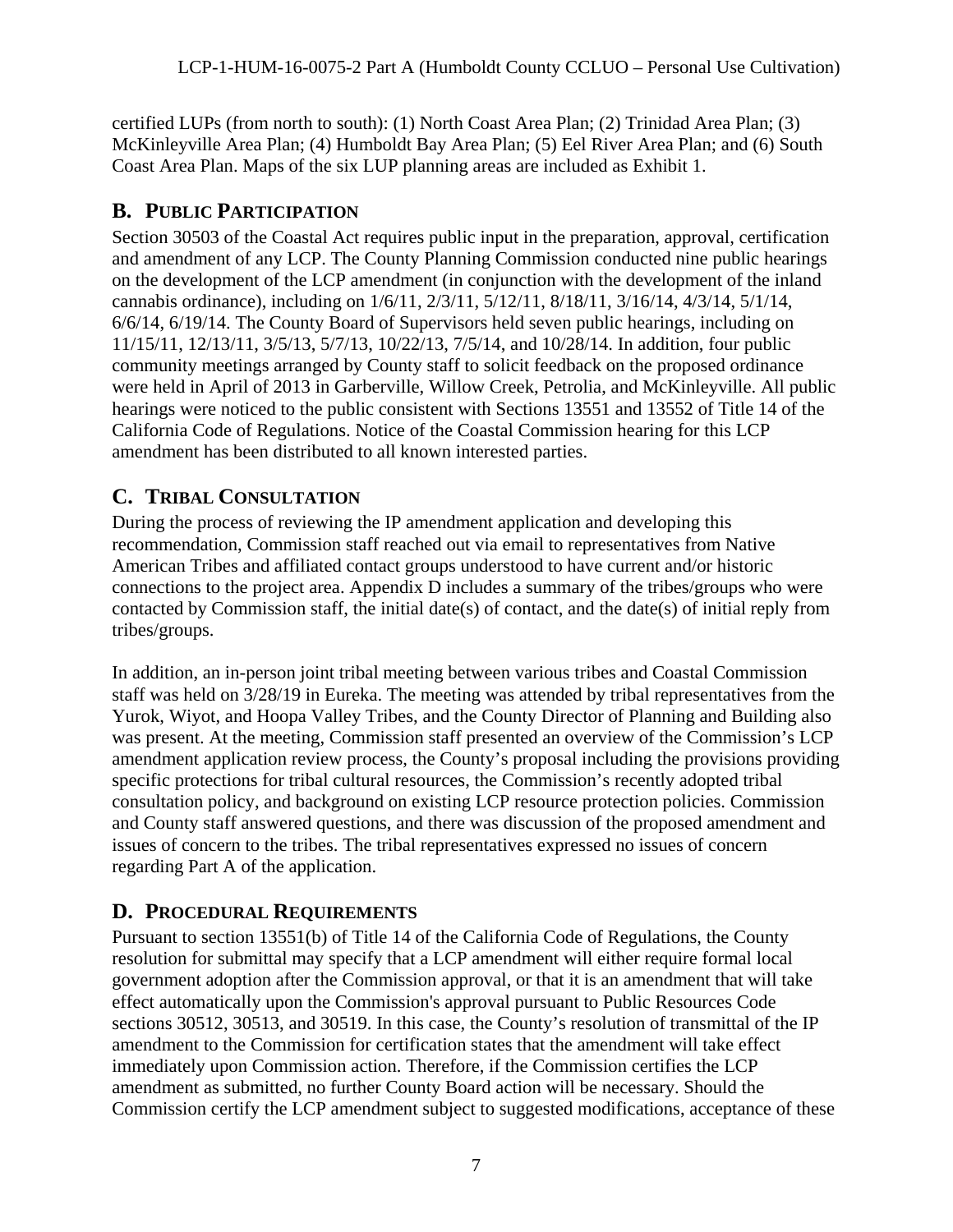suggested modifications by the County Board of Supervisors and a determination by the Executive Director of compliance with section 13544 of the Commission's regulations will be required in order for the amendment to take effect. Should the Commission deny the LCP Amendment as submitted without suggested modifications, no further action is required by either the Commission or the County, and the LCP amendment will not become effective.

# <span id="page-7-0"></span>**III. SUMMARY OF SUGGESTED MODIFICATIONS**

The Commission includes **Suggested Modification 1** (Appendix C) to incorporate proposed "friendly modifications" offered by County staff on February 28, 2019 (Appendix B) and after, to promote consistency with current State law and to update terminology, definitions, code citations, and numbering. Appendix C displays the Commission's suggested modifications in full, which include the proposed friendly modifications plus additional minor changes to reduce redundancy and promote clarity and internal IP consistency.

# <span id="page-7-1"></span>**IV. FINDINGS FOR DENIAL OF THE SUBJECT IP AMENDMENT AS SUBMITTED AND CERTIFICATION IF MODIFIED**

The Commission finds and declares as follows for proposed Implementation Program (IP) amendment LCP-1-HUM-16-0075-2 Part A:

## <span id="page-7-2"></span>**A. AMENDMENT DESCRIPTION AND BACKGROUND**

### <span id="page-7-3"></span>**1. Description of Proposed IP Amendment (LCP-1-HUM-16-0075-2 Part A)**

The subject IP amendment application (Part A) includes changes to the previously certified Phase 1 regulations related to indoor cultivation for personal use and new regulations pertaining to outdoor cultivation for personal use, as described below. The proposed adopted IP text changes are shown in Appendix A.

### Existing Certified Phase 1 Regulations (Indoor Personal Cultivation)

The existing certified IP includes standards regarding the indoor cultivation of medical marijuana for personal use in a residence or detached accessory building in a manner that is consistent with State law. At the time that the regulations were certified by the Commission (in 2012 under LCP Amendment No. HUM-MIN-1-12), State law allowed for the cultivation and possession of medical marijuana for the personal use of a qualified patient without fear of criminal prosecution against the patient, the patient's caregiver, or the physician who recommended medical marijuana for the patient. Thus, the existing certified standards relate to potential nuisance and health and safety impacts associated with marijuana cultivation and processing, including (a) residential fires from overloaded or improperly modified electrical systems used to power grow lights and exhaust fans for the cultivation of marijuana; (b) soil and water contamination due to leaks and improperly stored fuels and supplies for generators used to power grow lights and fans for off-the-grid marijuana grows; (c) excessive energy consumption to power the lights, fans, and other systems needed for a large indoor marijuana growing operations; and (d) conversion of rental houses to grow structures and associated deterioration of neighborhood character; and odor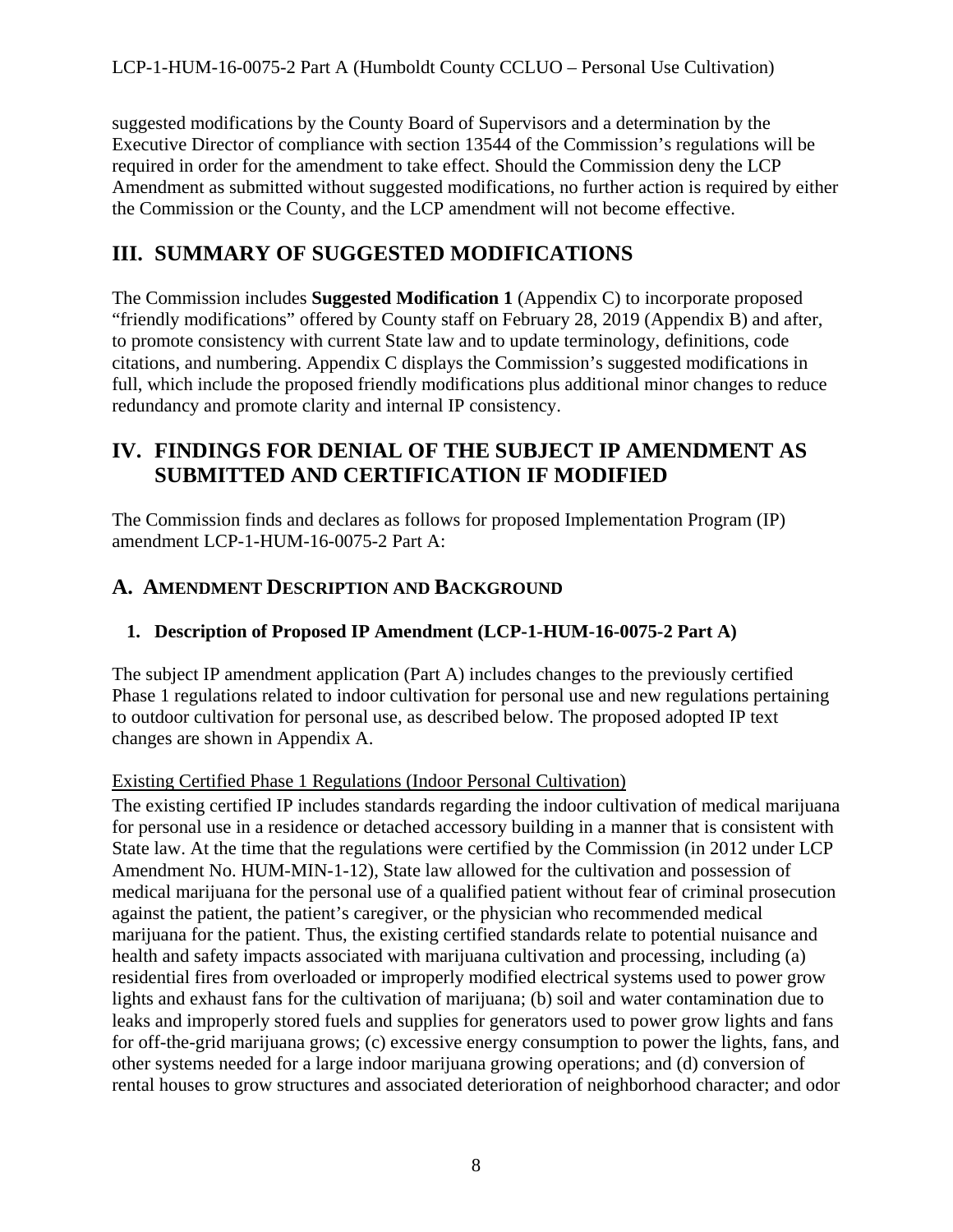nuisances interfering with neighboring owners' use and enjoyment of their property. The existing certified standards include, but are not limited to, the following:

- Medical marijuana cultivation in a residence or detached accessory building shall not exceed 50 square feet or 10 feet in height per residence on a parcel;
- A total of 50 square feet of indoor medical marijuana cultivation for personal use, which does not exceed 10 feet in height, is permitted for each residence on a parcel, regardless of whether the cultivation occurs in a residence or in a detached accessory building;
- The medical marijuana cultivation and processing area in the residence or detached accessory building shall be indoors, posted with a legible copy of the individual patient's medical marijuana recommendation, secured against unauthorized entry, and maintained for the exclusive use of the qualified patient;
- Grow lights for medical marijuana cultivation for personal use in a residence or a detached accessory building shall not exceed 1,200 watts total;
- All electrical equipment used in the indoor cultivation of medical marijuana in a residence or a detached accessory building shall be plugged directly into a wall outlet or otherwise hardwired;
- The use of gas products for indoor medical marijuana cultivation or processing in a residence or a detached accessory building is prohibited;
- No toxic or flammable fumigant shall be used for indoor cultivation of medical marijuana in a residence or a detached accessory building unless the requirements of Section 1703 of the California Fire Code have been met;
- To minimize odor, the medical marijuana cultivation area shall be, at a minimum, mechanically ventilated with a carbon filter or other superior method;
- From a public right of way, neighboring properties, or neighboring housing units, there shall be no visual or auditory evidence of indoor medical marijuana cultivation at the residence or detached accessory building that is detectable by a person of ordinary senses;
- No effluent, including but not limited to waste products, chemical fertilizers, or pesticides shall be discharged into drains, septic systems, community sewer systems, water systems, or other drainage systems, including those that lead to rivers, streams, and bays as a result of indoor residential cultivation of medical marijuana; and
- A waterproof membrane or other waterproof barrier shall be installed in the cultivation area or beneath individual plants to protect the floor of the indoor cultivation area from water damage.

# Proposed Changes to Existing Certified Phase 1 regulations (Indoor Personal Cultivation)

Under the proposed IP amendment application as adopted by the County in 2014 and transmitted to the Commission in 2016 (Appendix A), there are several proposed non-substantive changes to the existing IP standards for indoor personal cultivation of medical marijuana, including (1) revising numeric code sections for consistency with numbering conventions found elsewhere in the IP; (2) adding references to Government Code sections 65850 and 53069.4 (which relate to a local government's regulatory); (3) retitling the sectional name; (4) removing the section on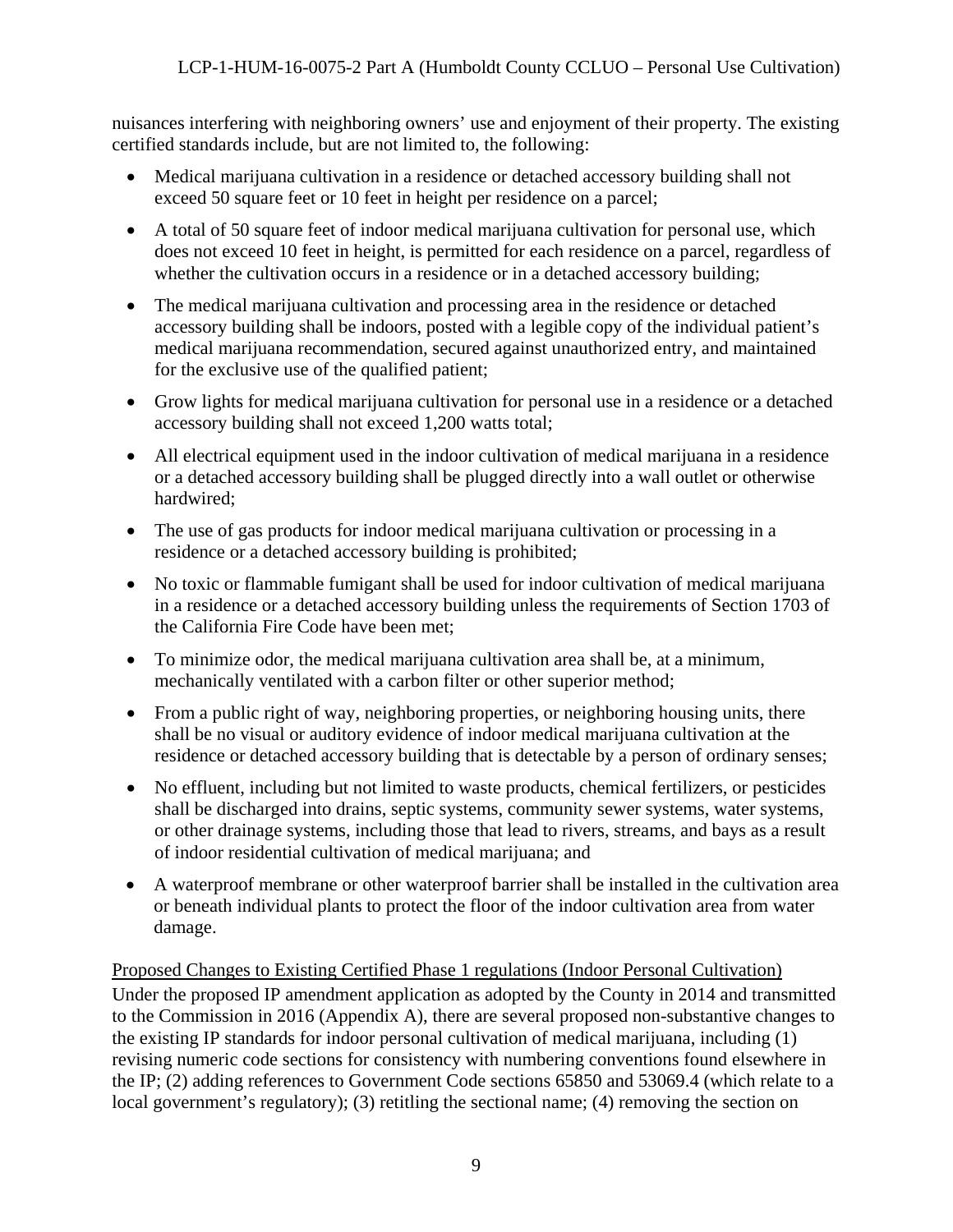"Findings;" (5) adding a clause clarifying the relationship to other state and federal laws; (6) reference to new specialized abatement provisions; (7) revisions to the definition of "detached accessory building;" and (8) clarification that outdoor cultivation for personal use is prohibited if there is indoor cultivation for personal use on the same parcel.

#### Proposed New Phase 2 Regulations (Outdoor Personal Cultivation)

The proposed IP amendment application also includes new IP standards for the outdoor cultivation of medical marijuana for personal use on parcels less than 5 acres in size. The standards were originally adopted by the County in 2014 and transmitted to the Commission for certification in 2016. The proposed standards include, but are not limited to, the following:

- On parcels 1 acre or smaller in size, total plant canopy may not exceed 100 square feet, and on parcels between 1 acre and 5 acres in size, total plant canopy may not exceed 200 square feet in size;
- No cultivation may occur within 20 feet of a property line;
- No cultivation may occur within 600 feet of any School, School Bus Stop, Public Park, Place of Religious Worship, or Traditional Native American Cultural Site, "…so long as these uses existed prior to the outdoor cultivation of medical marijuana in compliance with this Code...";
- Both indoor and outdoor cultivation may not occur on the same parcel;
- Cultivation within a greenhouse or hoophouse is considered "outdoor" cultivation under the regulations;
- No effluent, including but not limited to waste products, fertilizers, and pesticides, shall be discharged into drains, septic systems, community sewer systems, water systems or other manmade or natural drainage systems as a result of cultivation of medical marijuana;
- Outdoor cultivation shall not adversely affect the health or safety of residents, neighbors, or nearby businesses "...by creating dust, glare, heat, noise, noxious gasses, odor, smoke, traffic, vibration, or other impacts, or be hazardous due to use or storage of materials, processes, products or wastes associated with the cultivation of medical marijuana;…"
- Where applicable, private water systems utilized in association with outdoor cultivation of medical marijuana shall comply with Section 1602 of the Fish and Game Code; and
- On lands within the Shelter Cove community served by the Resort Improvement District, outdoor cultivation may only occur by a qualified patient who occupies a permitted residence located on the same property that is host to the cultivation activities. If the qualified patient is not the owner of the property, the occupant must be a leaseholder or lawful occupant who has retained the notarized consent of the property owner, or their designated agent.

The ordinance also details a "specialized abatement process" for violations of the ordinance involving noticing provisions for "nuisance" declarations, administrative procedures, hearing procedures, and details on liability for costs. Finally, the proposed ordinance includes a number of advisory "good neighbor" cultivation practice recommendations "designed to insure compatibility with adjacent land uses, medicine safety, and responsible environmental stewardship" including: (1) using low odor strains "to alleviate the potential for unwelcome odors escaping beyond the property and affecting neighboring residents during the flowering period…"; (2) designing greenhouses with a filtration system to minimize odors; (3) using water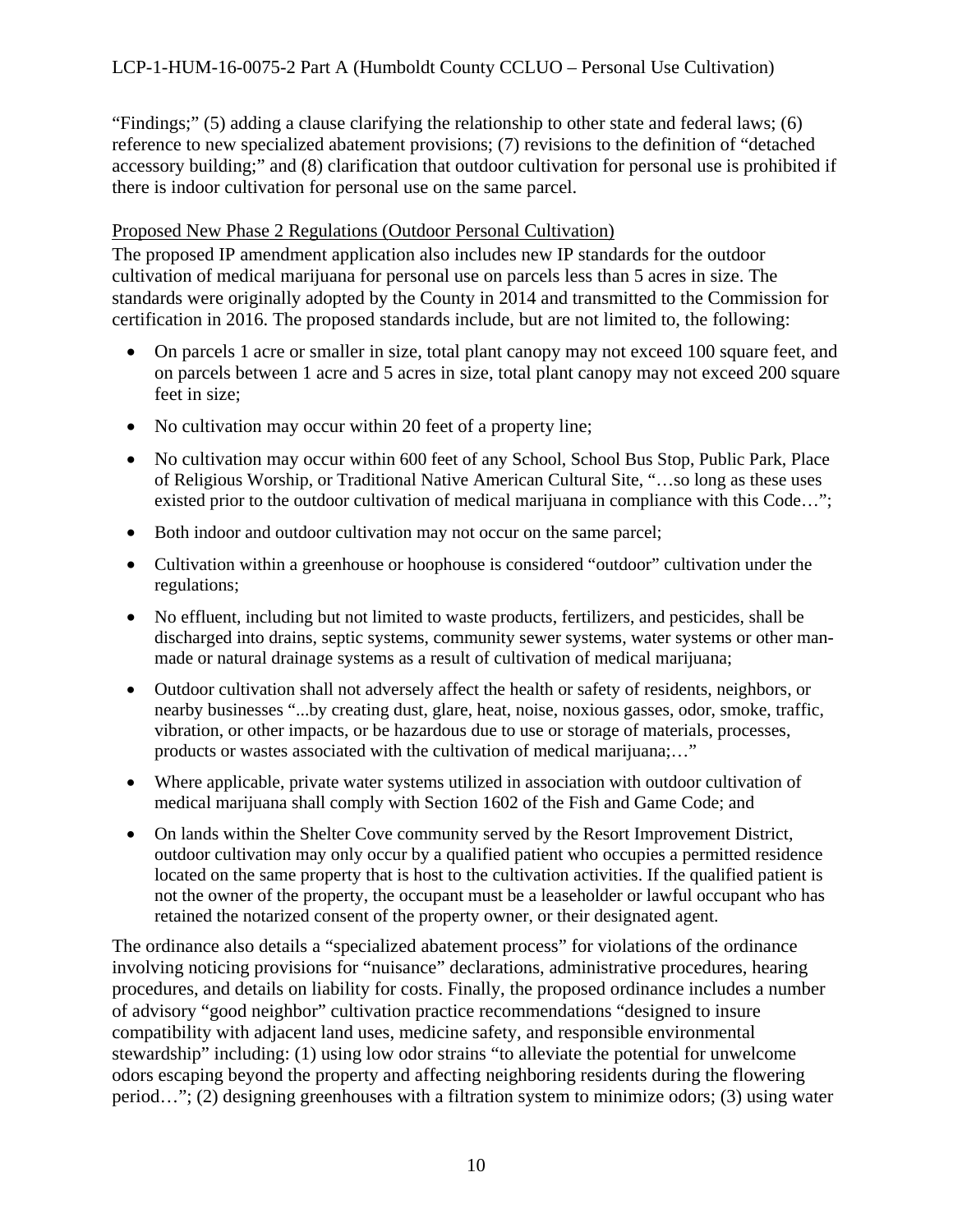### LCP-1-HUM-16-0075-2 Part A (Humboldt County CCLUO – Personal Use Cultivation)

from a municipal source, rain catchment system, or, if from a private system, only stored water July through November; (4) avoiding the use of chemicals and other potentially harmful substances; (5) encouraging the use of "best management practices" for farming related to water conservation measures, minimization of dust and erosion, soil conservation, and disease and pest control (the Best Management Practices are compiled in a "Farmers Guide" developed by a local growers association).

#### County Staff Proposed "Friendly Modifications"

Since the time that the County adopted and transmitted the proposed IP changes described above, (1) the state legalized cannabis for adult recreational use, and (2) the County updated regulations for commercial cannabis cultivation (Part C of the subject LCPA application, certified by the Commission with suggested modifications on May 9, 2019). To promote consistency with current state law as well as more recently adopted terminology, definitions, and other standards adopted by the County after 2014, County staff offered several proposed "friendly modifications" related to indoor and outdoor cultivation for personal use on February 28, 2019 (Appendix B). The proposed friendly modifications offered by County staff would:

- delete outdated code references;
- update terminology (e.g., changing "marijuana" to "cannabis") and definitions for internal IP consistency and consistency with the more recently developed Part C regulations;
- make the regulations applicable to both medical and recreational cannabis use;
- allow personal cultivation only as an accessory use to an existing developed use on a property;
- conform the regulations to State law by specifying the maximum number of cannabis plants that may be cultivated for personal use (i.e., six);
- delete references to minimum or maximum parcel sizes where personal cultivation may occur; and
- simplify the enforcement provisions.

### <span id="page-10-0"></span>**2. County Regulation of Cannabis and Timeline of Submittal to the Commission**

Humboldt County first adopted regulations pertaining to cannabis (marijuana) in 2009 in response to concerns surrounding medical marijuana management within the County. Two members of the County Board of Supervisors served on a subcommittee to research medical marijuana management alternatives and investigate policy options. Beginning in 2011, the County's "Commercial Cannabis Land Use Ordinance" (CCLUO) was adopted in four separate subject matter phases, including: Phase 1 regarding indoor cultivation for personal use; Phase 2 regarding outdoor cultivation for personal use; Phase 3 for dispensaries; and Phase 4 for commercial cultivation, processing, manufacturing, and distribution of cannabis. For each phase, the County adopted separate ordinances for the coastal zone and inland areas of the County. Generally, the coastal zone ordinance for each phase was modeled based on the corresponding inland area ordinance.

The ordinance for each phase was first adopted after cannabis activities related to personal medical use had been legalized within California, but prior to the voter initiative in 2016 that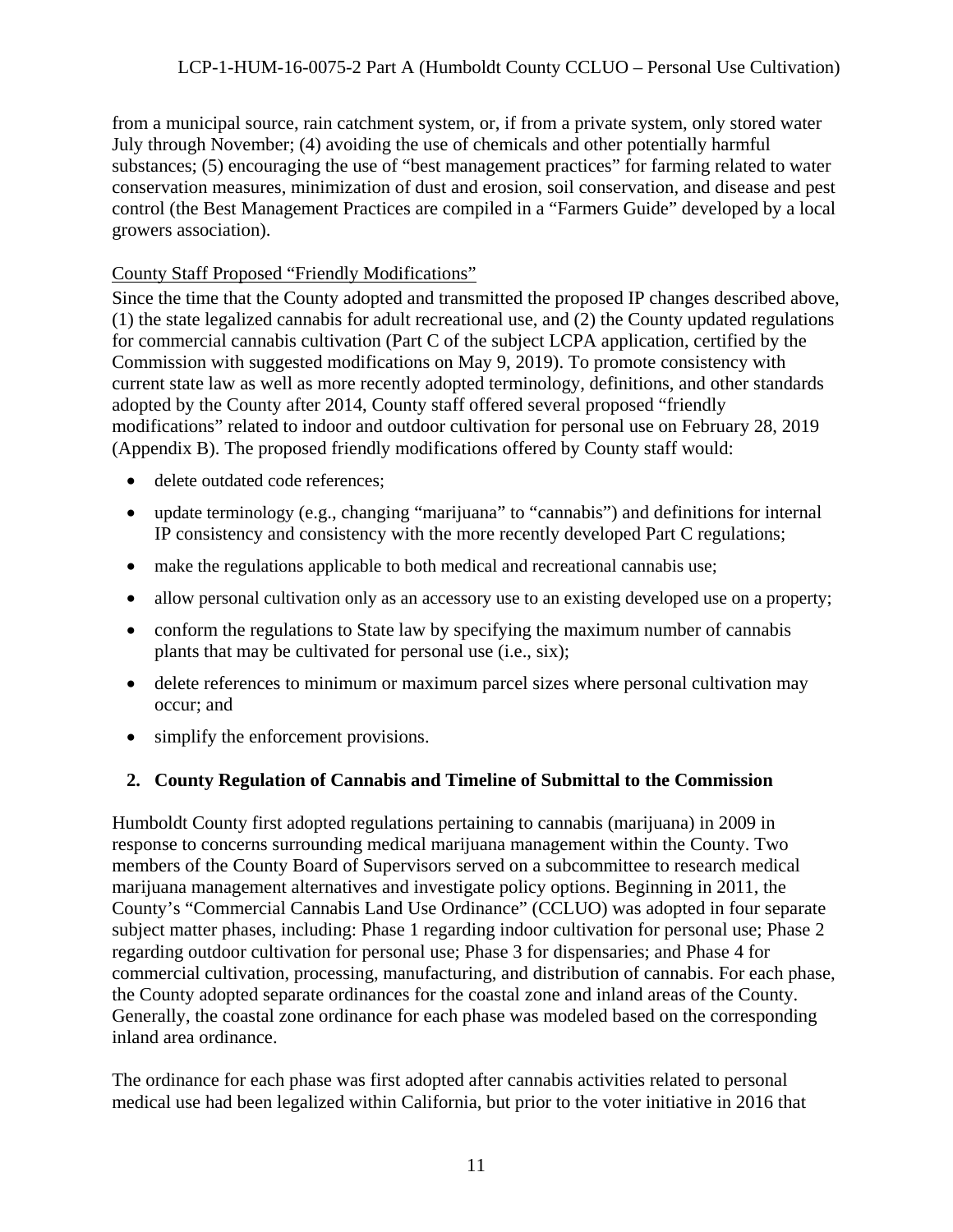legalized at the state level cannabis activities related to adult recreational use. After passage of the initiative, the County adopted new ordinances amending each phase of the CCLUO to incorporate provisions regulating both personal medical use and adult recreational use of cannabis. The history of the County's adoption and transmittal of coastal cannabis ordinances for certification by the Commission as amendments to the certified IP is summarized below (and see Appendix E).

#### CCLUO Phase 1 (Indoor Cultivation for Personal Medical Use)

The County adopted regulations for the indoor cultivation of cannabis for personal medical use on 12/13/11. The Commission certified these regulations (County Ordinance No. 2468) for the coastal zone under Minor IP Amendment No. "HUM-MIN-1-12" on 3/9/12. Changes to Phase 1 are the subject of this amendment, IP Amendment Application No. LCP-1-HUM-16-0075-2 Part A.

### CCLUO Phase 2 (Outdoor Cultivation for Personal Medical Use)

The County adopted regulations pertaining to the outdoor cultivation of cannabis for personal medical use on parcels five acres in size and smaller in the coastal zone on 10/28/14 (Ordinance No. 2523), and subsequently transmitted the amendment for certification on 12/30/16. The adopted ordinance also includes certain changes to the previously certified Phase 1 regulations (County Ordinance No. 2468, described above). Over the past two years, the County has adopted new IP text amendments that affect the previously transmitted IP amendment for Phase 2, and the County staff also has recently offered proposed changes (friendly modifications, summarized above) to the transmitted amendment. On 12/21/18, Commission staff determined that the County had provided sufficient information to deem the IP amendment submitted. On 2/8/19, the Commission granted a six-month time extension to act on the IP amendment application. Phase 2 is the subject of this IP Amendment Application No. LCP-1-HUM-16-0075-2 Part A.

### CCLUO Phase 3 (Medical Dispensaries)

The County adopted coastal regulations pertaining to medical dispensaries on 7/19/16 under Ordinance No. 2554 and transmitted the amendment for certification on 12/30/16. Similar to the ordinance transmitted as Part A of the IP Amendment submittal, over the past two years, the County has adopted new IP text amendments that modify the previously transmitted IP amendment for Phase 3, and the County staff also has recently offered proposed changes (friendly modifications) to the submittal (summarized in Appendix E). On 12/21/18, Commission staff determined that the County had provided sufficient information to deem the IP amendment submitted. On 2/8/19, the Commission granted a six-month time extension to act on the IP amendment application. The Commission will consider Part B of IP Amendment Application No. LCP-1-HUM-16-0075-2 at the August 7, 2019 Commission meeting.

### CCLUO Phase 4 (Commercial Cannabis Activities)

The County adopted regulations pertaining to the commercial cultivation, processing, manufacturing, and distribution of cannabis for medical use on 9/13/16 under Ordinance No. 2559 (locally referred to as "Cannabis 1.0"). The County subsequently transmitted the amendment for certification on 12/30/16. Over the prior two years, the County repealed its previously adopted and transmitted IP amendment for Phase 4 (Ordinance 2559), adopted and transmitted new regulations for Phase 4 (Ordinance No. 2598) incorporating provision for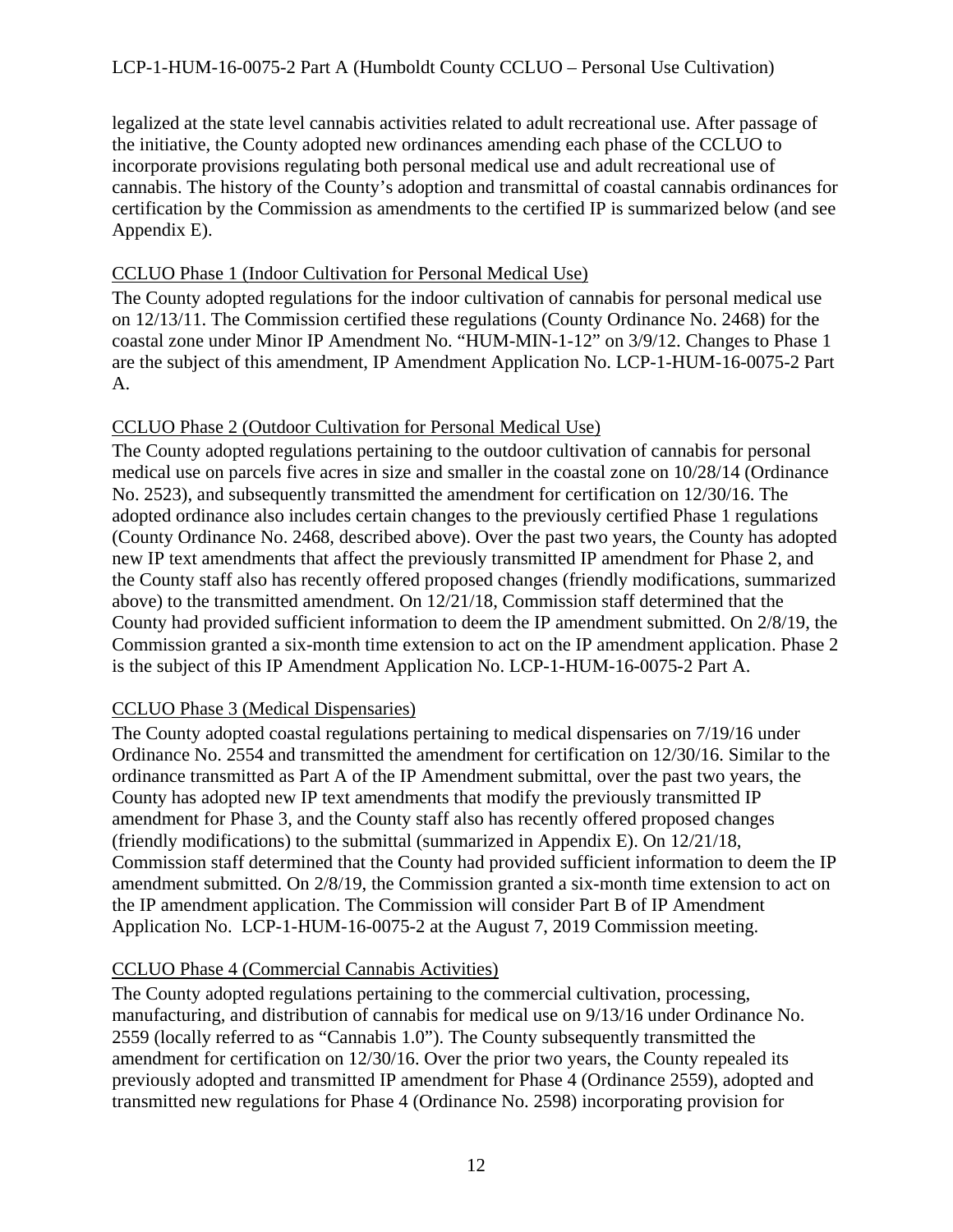commercial adult recreational use activities. In addition, the County staff offered proposed changes (friendly modifications) to the submittal. Appendix E provides added detail on the history of changes to this proposed amendment. At the Coastal Commission meeting of May 9, 2019 in Oxnard, the Commission (a) denied the County of Humboldt Implementation Program (IP) Amendment Application No. LCP-1-HUM-16-0075-2 Part C as submitted, and (b) certified the IP amendment as recommended by staff with suggested modifications described in the April  $19<sup>th</sup>$  staff report, as modified orally at the May  $9<sup>th</sup>$  hearing. Humboldt County has accepted the suggested modifications by formal resolution of the Board of Supervisors, and the modified amendment will become effectively certified at the August 7, 2019 Commission hearing prior to hearing of the subject amendment.

### <span id="page-12-0"></span>**B. ENVIRONMENTAL SETTING**

Humboldt County has six separate certified Land Use Plans (LUPs), each certified by the Commission in the early 1980's. Each of the LUPs is described briefly below (and see Exhibit 1).

### North Coast Area Plan (NCAP)

The NCAP area extends from the northern County line approximately 23 miles south to Patricks Point and up to two miles inland. The area also includes nine miles of coastal lagoons (Freshwater Lagoon, Stone Lagoon, and Big Lagoon) and regionally unique wetland habitats (Big Lagoon Bog). Redwood National Park and several State and County parks are within and adjacent to the area.

### Trinidad Area Plan (TAP)

The TAP area extends along approximately six miles of coastline from Patricks Point State Park to Little River State Beach and includes rural lands around the City of Trinidad and the unincorporated community of Westhaven. Several state and County beaches and parks in the TAP area are popular visitor destination areas. Most developed properties in the area are on individual wells and onsite wastewater treatment systems, though some water service is provided to certain areas (e.g., portions of Westhaven) by the City of Trinidad or small community services districts.

### McKinleyville Area Plan (MAP)

The MAP area includes a five-mile-long stretch of coastal lands from the Little River to the Mad River and up to four miles inland (around the Mad River). The unincorporated community of McKinleyville is located partially within the coastal zone atop an uplifted marine terrace separated from the ocean by a series of coastal dunes and bluffs. Much of the MAP area has urban services (water and sewer) and has largely been built out.

### Humboldt Bay Area Plan (HBAP)

The HBAP area includes approximately 20 miles of coastline extending from the Mad River to the north end of Table Bluff, plus over 100 additional miles of estuarine shoreline along Humboldt Bay and its tidally influenced tributaries. The HBAP area includes the north and south spits of Humboldt Bay, the farmed bottomlands around Arcata and Eureka, and various unincorporated urban areas (e.g., Samoa, Manila, Myrtletown, King Salmon, Fields Landing, and Humboldt Hill). Much of the HBAP area is served with urban services (sewer and/or water), and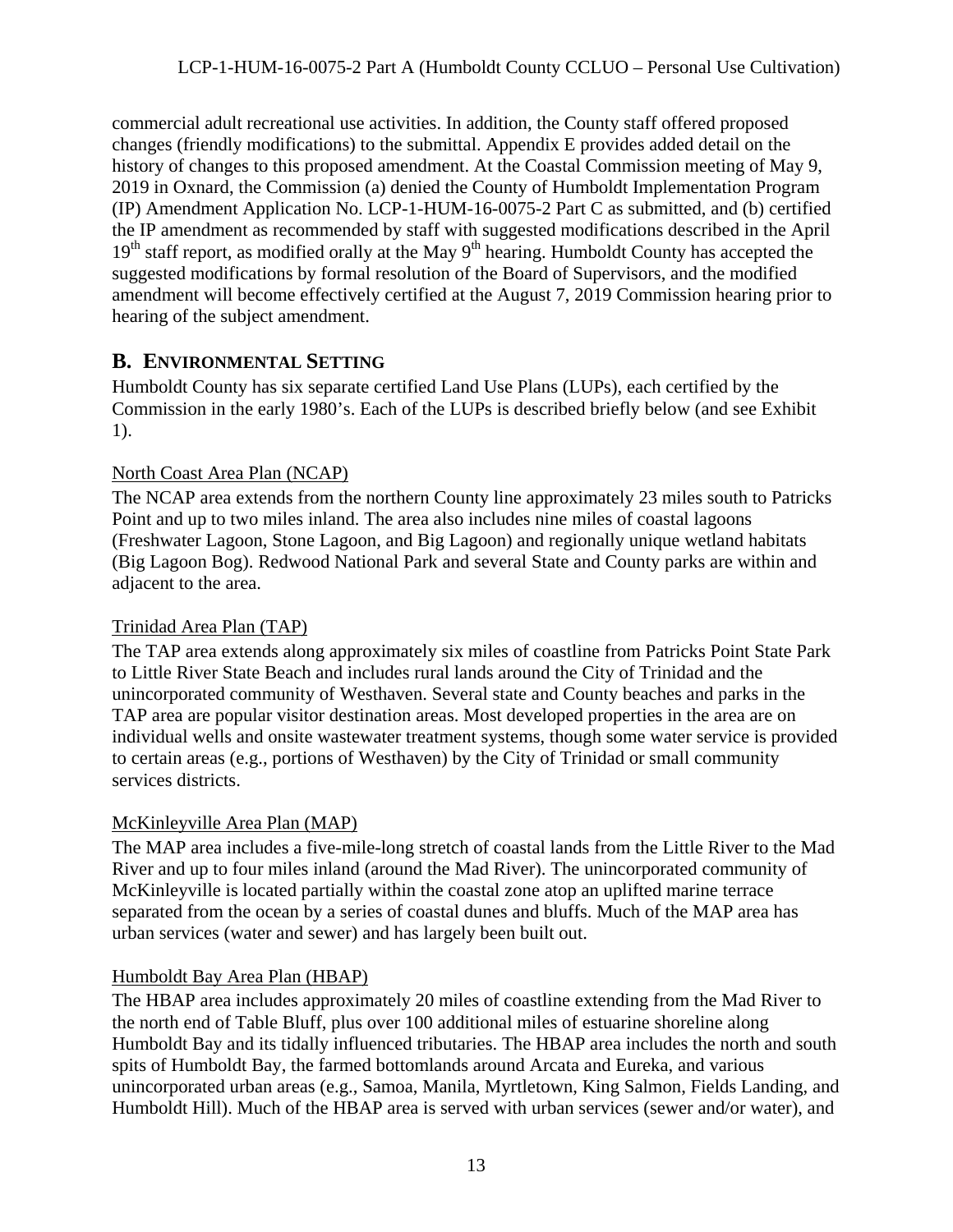the LUP boundaries abut the cities of Eureka and Arcata. The Humboldt Bay Harbor, Recreation, and Conservation District manages the Port of Humboldt Bay.

### Eel River Area Plan (ERAP)

The ERAP area includes lands that extend from Table Bluff, which lies just south of Humboldt Bay, approximately 11.5 miles southward to the rural ranchlands around and southwest of the cities of Ferndale and Fortuna. The ERAP area is mostly rural, except for the unincorporated community of Loleta (population approximately 780) north of the Eel River, which has community wastewater and water services. The ERAP area includes the entire Eel River Delta that extends inland over 10 miles to the confluence of the Van Duzen River with the main-stem Eel River.

### South Coast Area Plan (SCAP)

The SCAP area is the largest geographically of the County's six LUPs, extending over 45 miles from the rural ranches around Guthrie Creek (southwest of Ferndale) to the southern County line. The federally owned and managed King Range National Conservation Area bisects the planning area into two sections – the "north" SCAP area, including the coastal lands the extend from Guthrie Creek south to the Mattole River estuary, and the Shelter Cove area near the south end of the King Range. The SCAP area is completely rural except for Shelter Cove, which includes a  $\sim$ 2,640-acre, 4,700-lot residential subdivision (partially developed) served with community sewer and water by Resort Improvement District #1.

### <span id="page-13-0"></span>**C. IMPLEMENTATION PLAN CONFORMITY**

The six LUPs each include polies that protect priority uses, including, as policies, the agricultural land protection policies of the Coastal Act (sections 30241 and 30242). Some lands planned and zoned for agricultural uses under the certified LCP are developed with existing residences. In addition, some lands around Humboldt Bay that are planned and zoned for coastal-dependent industrial uses under the certified Humboldt Bay Area Plan (LUP) are developed with legal nonconforming residences. Under section 30255 of the Coastal Act, coastal-dependent developments shall have priority over other developments on or near the shoreline.

State law allows for the cultivation by adults (age 21 and over) of up to six cannabis plants for personal use either indoors or outdoors, subject to all local regulations. The cultivation of cannabis for personal use consistent with state law on residential property is an accessory activity that can be considered to be part of the residential use of the property. Under the proposed regulations, the cultivation of cannabis for personal use will be recognized an accessory use that will be allowed only where a private residence exists, will be limited to a maximum of six plants, and is required to comply with specified standards related to setbacks, waste products, and cultivation area size limits. Thus, the proposed IP amendment does not change the kind, location, intensity, or density of a use that has been found consistent with the certified LUP. Rather, the proposed amendment adds wording to the IP making the allowance for this accessory residential use more specific. Furthermore, due to the minimal size of cultivation area allowed under the proposed regulations, and the requirement that the personal cultivation only be allowed as an accessory use to an existing developed residential use of a property, the proposed IP amendment as submitted protects priority use lands where existing residential development may be located, consistent with the LUP policies summarized above.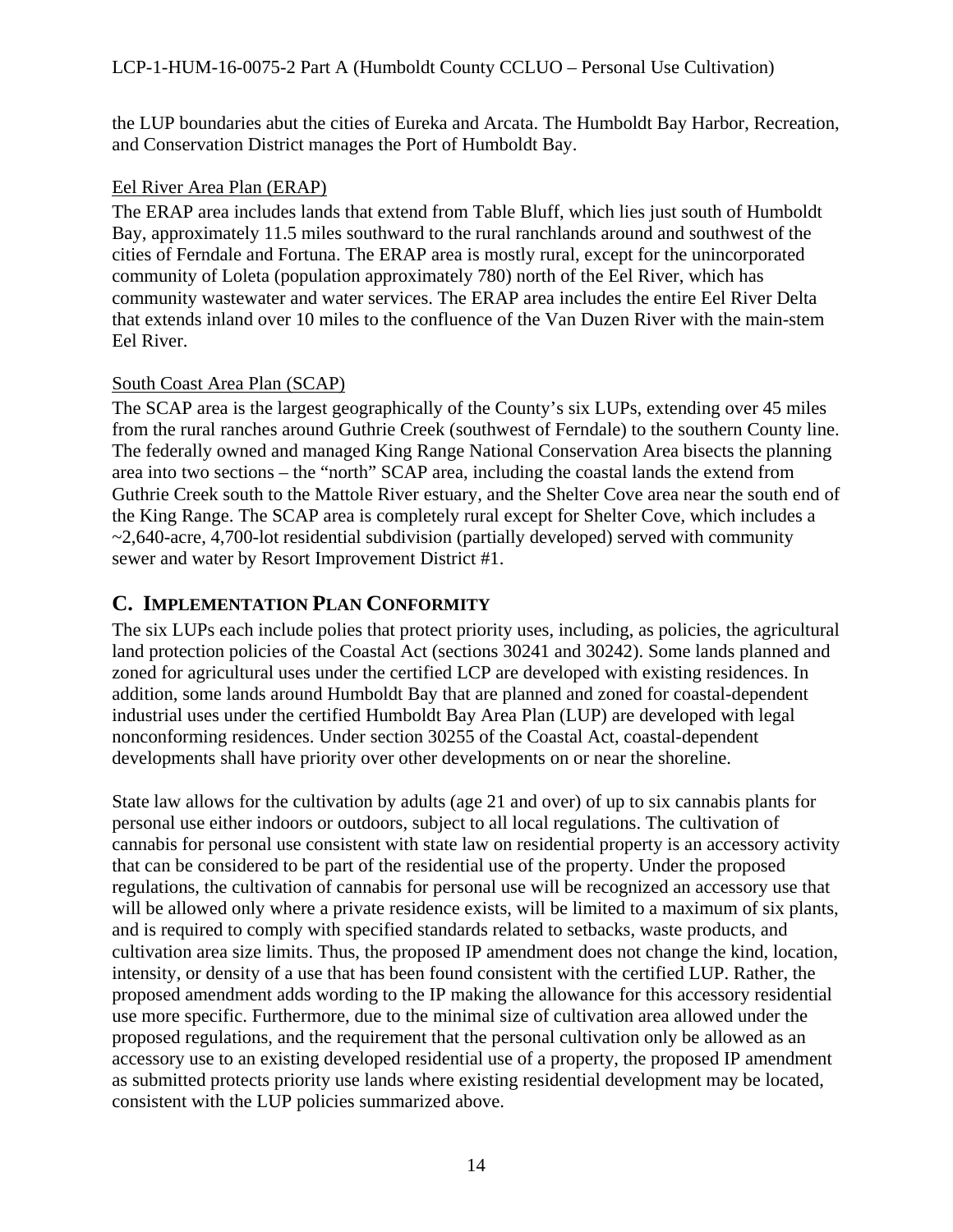Improvements to an existing single family structure to accommodate cannabis cultivation for personal use performed consistent with the proposed regulations for indoor and outdoor cultivation in most cases would not require a coastal development permit (CDP). Section 30610(a) of the Coastal Act and the County's coastal zoning regulations exempts improvements to existing single family residences from CDP requirements, except for those classes of development that the Commission specifies by regulation involve a risk of adverse environmental effects and require that a permit be obtained. Only in limited circumstances would interior and exterior improvements to an existing residential structure to accommodate cannabis cultivation for personal use performed consistent with the proposed IP standards involve a risk of adverse environmental effect and require a CDP pursuant to Commission-adopted section 13250 of Title 14 of the California Code of Regulations. These limited circumstances include, but are not limited to [pursuant to CCR sec. 13250(b)], improvements that are located (a) on a beach; (b) in a wetland, sand dune, or other environmentally sensitive habitat area; (c) within 50 feet of the edge of a coastal bluff; or (d) in an area designated as highly scenic in a certified land use plan.

At the County staff's request, the Commission incorporates the County staff's proposed (on February 28, 2019, Appendix B) "friendly modifications" as **Suggested Modification 1** with additional minor changes suggested by the Commission to reduce redundancy and promote clarity and internal IP consistency. As summarized above, the County staff's proposed friendly modifications are offered to clarify that the personal cultivation must be an accessory use consistent with the County's findings for approval of the LCP amendment, to promote consistency with current State law, and to update terminology, definitions, code citations, and numbering. Appendix C displays the totality of the Commission's suggested modifications.

Therefore, the Commission finds that the IP amendment, only as modified, conforms with and is adequate to implement the policies and standards of the certified LCP.

# <span id="page-14-0"></span>**V. CALIFORNIA ENVIRONMENTAL QUALITY ACT**

As set forth in section 21080.9 of the California Public Resources Code, CEQA exempts local government from the requirement of preparing an EIR in connection with its activities and approvals necessary for the preparation and adoption of a local coastal program (LCP). Thus, local governments are not required to prepare an EIR in support of their proposed LCP amendments, although the Commission can and does use any environmental information that the local government submits in support of its proposed LCP amendments. Instead, the CEQA responsibilities are assigned to the Commission, and the Commission's LCP review and approval program has been found by the Resources Agency to be the functional equivalent of the environmental review required by CEQA, pursuant to CEQA Section 21080.5. Therefore, the Commission is relieved of the responsibility to prepare an EIR for each LCP.

Nevertheless, the Commission is required, in approving an LCP amendment submittal, to find that the approval of the proposed LCP, as amended, does conform with CEQA provisions, including the requirement in CEQA section  $21080.5(d)(2)(A)$  that the amended LCP will not be approved or adopted as proposed if there are feasible alternatives or feasible mitigation measures